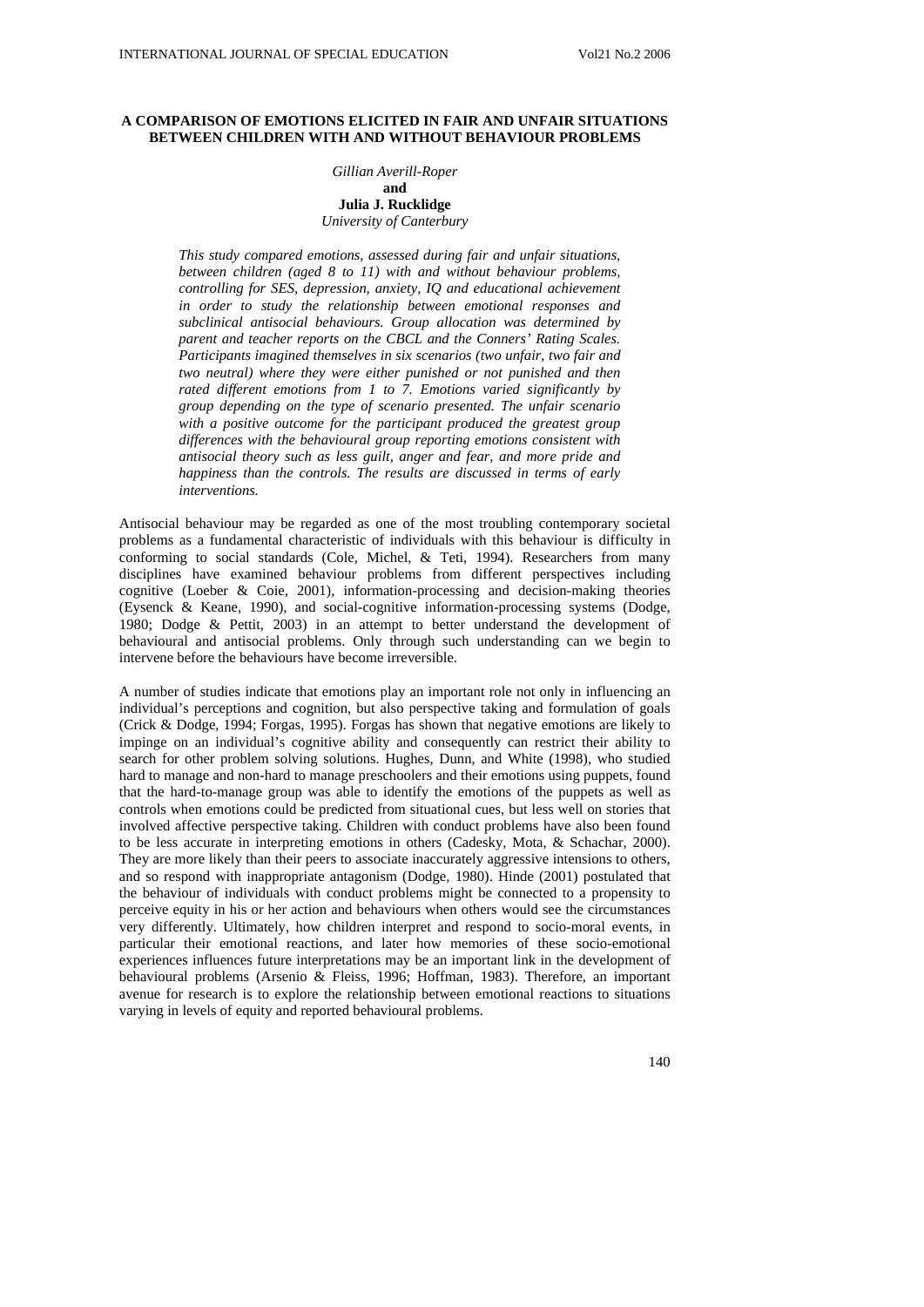Various emotional reactions have been studied with respect to fair and unfair situations. For example, Mikula and Scherer (1998) suggested anger and guilt will be the most probable emotional responses to situations that are perceived as unjust, depending upon whether the injustice is to their advantage or detrimental. They demonstrated that anger was the most likely emotional reaction to perceived unjust treatment and situations, with disgust being second. Their results as well as those of Weiss, Suckow, and Cropanzano's (1999) showed that sadness, fear, guilt, and shame featured as emotional consequences to unjust situations and that when an individual feels that he or she is treated in an unjust manner, his or her emotional reactions are likely to be more intense and powerful. Ultimately, this line of research leads to the question of how children with behaviour problems respond emotionally in comparison to children without behaviour problems in both fair and unfair situations.

The aim of the current research is to increase the knowledge and understanding of children with behavioural problems through studying their emotional responses to hypothetical events. By looking at and differentiating behaviour problem children's emotions from those of nonbehaviour problem children in fair and unfair situations where they are the benefactor of injustice in some situations and the victim in others, it is hoped to gain some insight into the emotional processes of these youngsters and their subsequent behaviour. The age group selected for this study was between 8 and 11 years of age because children's social-cognitive interpretation skills and perception of emotions are recognized as becoming more multifaceted and distinct during this period (Arsenio & Fleiss, 1996). Further, a *non-clinical* population was chosen in order to determine whether emotional processing issues are present even in non-clinical ranges of problem behaviour in the externalizing domain.

Based on previous research on antisocial behaviour, three hypotheses were generated for the current study. First, children with behaviour problems would report feeling happier than children without behaviour problems when they obtained a positive outcome during an unfair situation. Second, children with behaviour problems would report more anger than children without behavioural problems in the condition in which they are punished for something they did not do. Third, children with behaviour problems would report less guilt than children without behaviour problems during the unfair scenario where they obtained a positive outcome.

## **Method**

#### *Participants*

Fifty-four children, aged between 8 and 11 years, from the same primary school and residential area participated in this study. The children were placed in one of two groups, either the behaviour problem group (15 males, 11 females) or the non-behaviour problem group (controls: 11 males, 15 females), depending on parent and teacher ratings of the children's behaviour (measures discussed below). Two boys were not included in the analyses (see below). Consent and assent were received by parents and children respectively. Following testing, the parents and children were given a study debrief form. Children with and without behavioural difficulties (according to parental reports) were targeted to participate; however, parental observations of behaviours did not necessarily match with final group allocation (see below). During participation, it was confirmed through informal interview with the parents that no child in the study had to date been diagnosed with a DSM-IV Axis I disorder or serious medical illness.

#### *Group Formulation Measures*

*Socio-economic Status*: Participants socio economic status (SES) was assessed by the New Zealand Socio-economic Index of Occupational Status (Davis, McLeod, Ransom, & Ongley,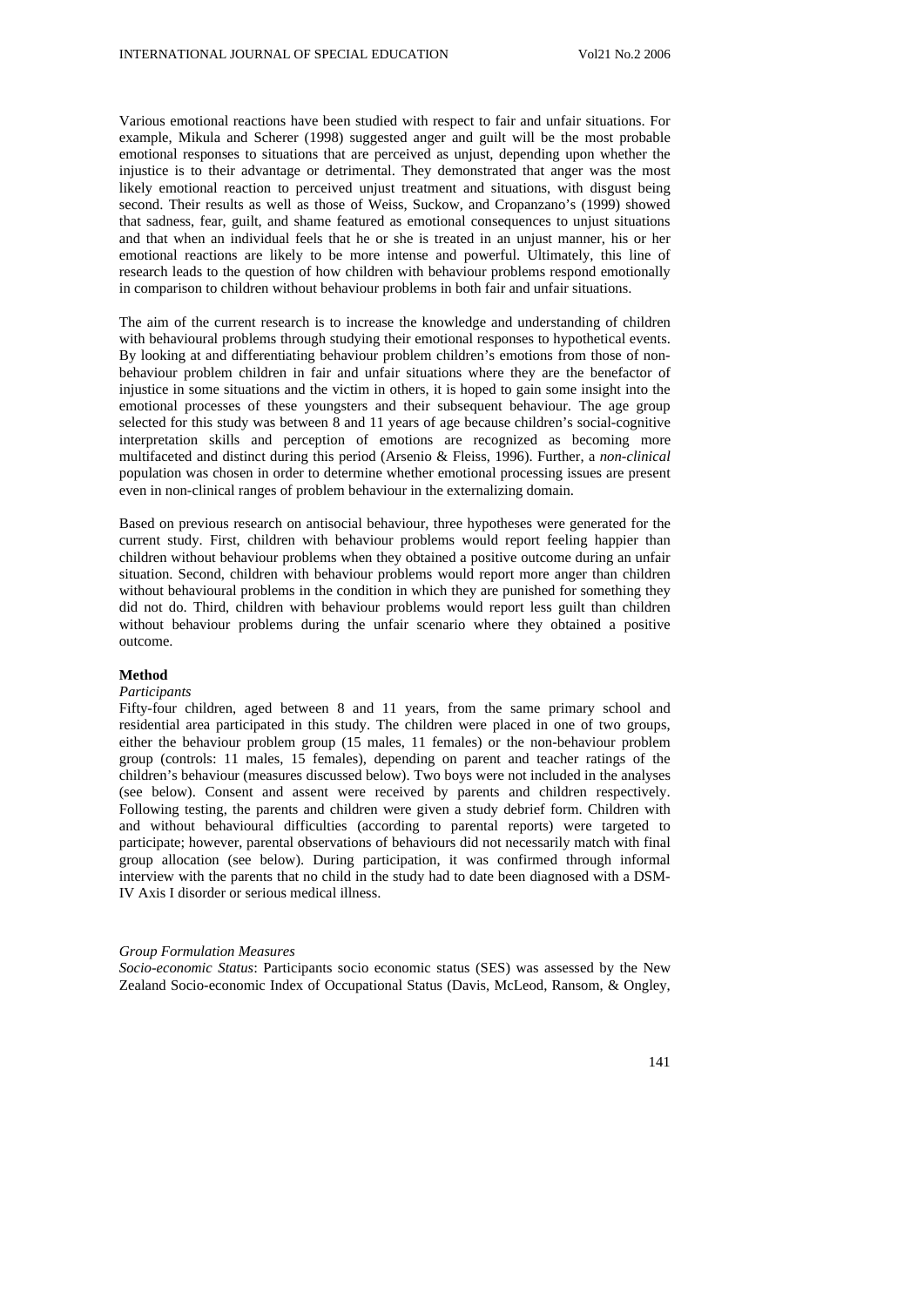1997). It consists of a listing of most job or job types typical in New Zealand and ranking them from 10 to 100 in terms of expected monitory reward and personal status.

*Depression:* The Child Depression Inventory (CDI), a well validated and reliable instrument, was given to verify whether depression may account for group differences (Kovacs, 1992). The CDI is a 27-item self-report measure suitable for children aged 7 to 17 years and the higher the overall score, the greater the severity of the depression. Any child with a T score over 65 is a suitable candidate for child mental health services due to the possibility of clinically significant problems with depressed affect (Kovacs, 1992). In this study, none of the participants' CDI scores reached a level of clinical concern.

*Anxiety:* The Revised Children's Manifest Anxiety Scale (RCMAS) was given to participants to ensure that one group did not consist of more anxious children than the other and thereby confounding the results of this study. The RCMAS consists of 37 self-report statements (e.g., *I have trouble making up my mind*) that have been designed to evaluate the intensity and nature of anxiety in children aged between 6 and 19 years of age with age appropriate norms provided (Reynolds & Richmond, 1978). A higher score indicates greater anxiety. Four subscales are built into this measure: physiological anxiety, worry/oversensitivity, social concerns, and lie. The construct validity of this scale has been supported by Reynolds (1982).

*Estimated intelligence:* The Wechsler Intelligence Scale for Children – Third Edition (WISC-III) was used as an estimate of IQ and assessed using the block design and vocabulary subtests (Wechsler, 1991). The IQ scores were then compared to Periodic Achievement Tests (PAT) scores obtained from the school. PAT tests are carried out at regular intervals throughout all New Zealand schools to assess academic achievement and are normed for the appropriate age and year level of the child. This allowed for verification that there were no obvious deficiencies in the participants' potential and actual performance, which could have been suggestive of a learning disability.

*Behaviour:* The Child Behaviour Checklist (CBCL) is a well validated measure designed to screen for children who exhibit behaviour problems. It is a detailed 113 statement, parentreport questionnaire that consists of nine syndrome scales that are further grouped into two broadband factors: internalising (e.g., depression and anxiety) and externalising (e.g., delinquent and aggressive behaviour). Separate norms for this measure are available for male and female children aged 4 to 18 years (Achenbach, 1991).

Two of the Conners' Rating Scales – Revised were also used as measures of behaviour: the Conners' Parent Rating Scale and the Conners' Teacher Rating Scale (Conners, 1997). There were six behavioural subscales of interest in this study: oppositional, cognitive problems/inattention, hyperactivity, anxious-shy, perfectionism, and social problems. The parent scale is an 80 item self-report questionnaire and the teacher scale is a 59 item selfreport questionnaire. Norms for boys and girls aged  $3 - 17$  are available for all Conners' Rating Scales (Conners, 1997).

*Inclusion criteria for the behavioural group:* A T-score above 65 from *either* the parent or teacher's responses on the oppositional subscale of the Conners' rating scale *or* a T-score above 65 on *either* of the externalising subscales of the CBCL. The rationale for taking the higher score from either the parent or the teacher was to avoid the possibility of missing behaviour problems manifested in different settings. Research has shown that the level of agreement between parents and teachers is not very high, with correlations ranging from .30 to .50 depending on the behavioural dimensions being rated (Achenbach, McConaughy & Howell, 1987). This suggests either different expectations from raters (Eisenberg, Fabes, & Losoya, 1997), or that children may behave differently in various settings. Because this study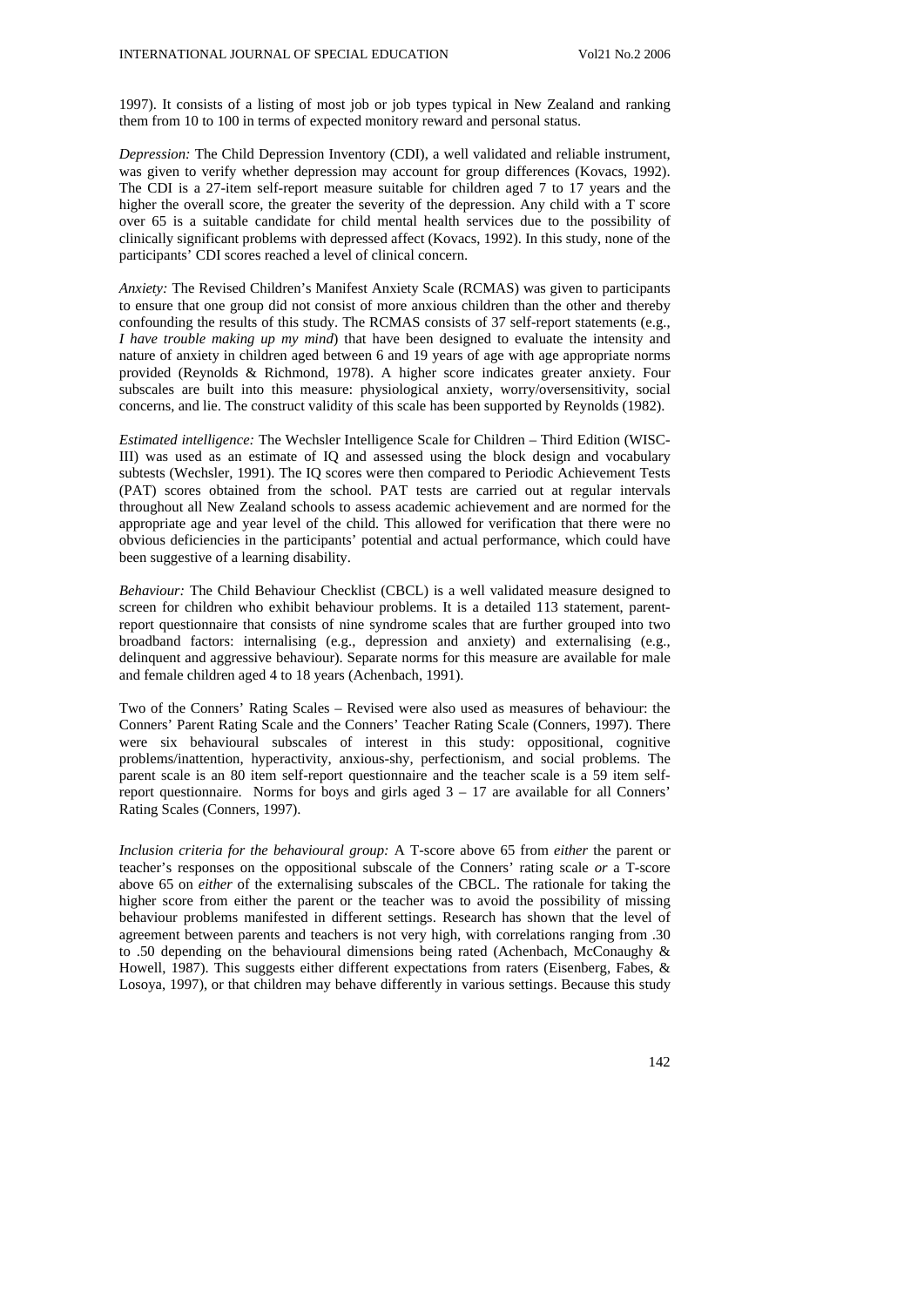was interested in children displaying behaviour problems in any setting, the higher score was used to indicate the existence of problem behaviour.

*Inclusion criteria for the control group:* A T-score below 60 on both the parent and teachers responses on the oppositional subscale of the Conners' rating scale *and* a T-score below 60 on both of the externalising subscales of the CBCL.

*Exclusion criteria*: 1) An estimated IQ below 85, and 2) a T score falling in between 60 and 65 on either the Conners scales *or* the CBCL. Two participants were excluded due to this latter criterion.

#### *Dependent Measures*

Six scenarios were developed for this research, depicting fair, unfair, and neutral situations in a school setting. Scenario One described the participant in the study and an acquaintance in a classroom and the participant does something wrong and is punished for it. This was the fair condition where the participant is punished and the acquaintance is not punished. Scenario Two described the same two children, but this time the acquaintance does something wrong and is punished. This depicted the fair condition where the participant is not punished and the acquaintance is disciplined. Scenario Three outlined a school setting where the acquaintance breaks a rule and the participant is punished for it. This was the unfair condition where the participant is punished for something he or she did not do and the acquaintance, who is the perpetrator, is not punished. Scenario Four was also an unfair condition, but the participant was not punished. In this scenario the participant was the perpetrator who breaks the rule and the acquaintance punished. Scenario Five and Six were neutral conditions, where nobody knows who has broken the rule. Scenario Five depicts the entire class being punished and Scenario Six depicted nobody being punished. The unfair/negative scenario was as follows: *You and Mike/Mary are in the classroom playing and Mike/Mary breaks a chair. The teacher comes in and blames you. The teacher tells you that you must stay in for half of your lunchtime to write out of the dictionary. When you do go into the playground, Mike/Mary is playing happily with the others*. The other scenarios were of similar nature with the event and outcome modified. Mike was used with male participants and Mary used with the female participants.

A manipulation check on the level of fairness was conducted for each of the scenarios: a class of 28 year 7 students (11-12 year olds) were given each of the scenarios to read and then asked to rate the fairness of each one on a scale of 1 (not at all fair) to 7 (extremely fair). According to the ratings, Scenario 1 and 2 (the fair scenarios) were deemed fairer than Scenario 3 and 4 (the unfair scenarios). As expected, the means of Scenarios 5 and 6 fell between the fair and unfair scenarios. The means were tested with a one-factor ANOVA that showed that a significant difference existed between them,  $F(2, 165) = 150.8$ ,  $p < .01$ . Post hoc testing using Tukey's method ( $p < .05$ ) revealed all three means (Fair scenario: 6.1 (1.17), neutral: 4.6 (2.21), unfair: 1.3 (0.55)) were significantly different from one another.

*The Emotion Questionnaire:* An emotion questionnaire was used to assess the strength of various emotions of each participant following imagining being an actor in each of the scenarios. The emotion questionnaire was adapted for this research based on a detailed description provided by Weiss et al. (1999) from their study on the effects of justice conditions on discrete emotions. This research was originally based on Shaver, Schwartz, Kirson and O'Connor's (1987) groupings of over 200 emotion words. Using their work as a foundation, a short inventory of principal emotions, both target emotions and fillers, were selected for the questionnaire. Following Weiss et al.'s study, each emotion was preceded by the investigator asking the child to rate how much he or she felt that way on a scale of 1 (not at all) to 7 (extremely so). As well as the target emotions for this research (happiness, pride, anger, guilt, and fear), other emotions such as relief and embarrassment were included in order to decrease the demand characteristics of the emotions in the questionnaire.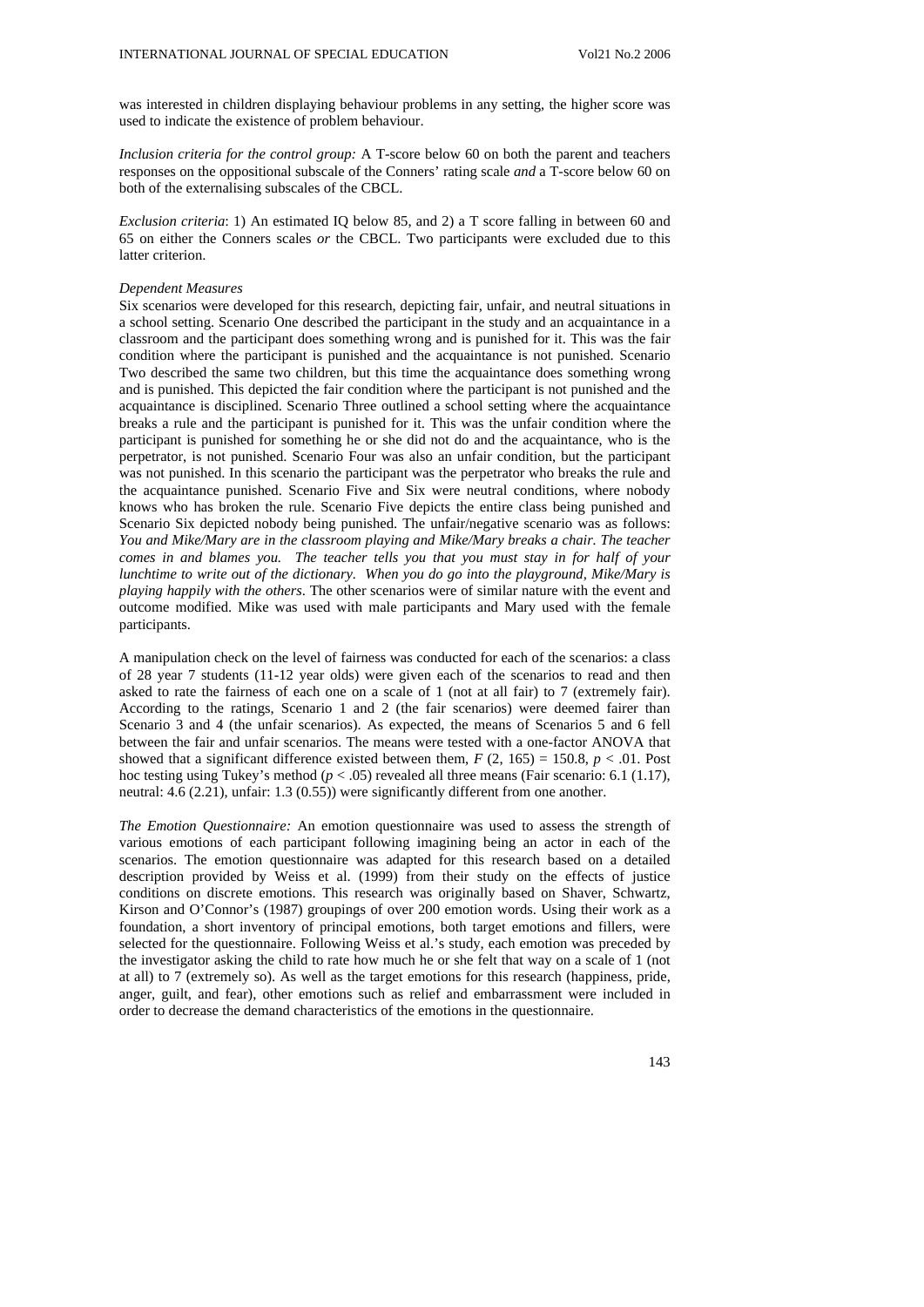If the child was unsure what was meant by an emotional word used in the questionnaire, the meaning was given. Each target emotion had a number of emotional words loading on to it. For example, the words loading on to guilt were guilt, sorry, sheepish, and worried. For pride the loading words were satisfaction, pride, triumphant, and success; for happiness, the words were joy, happiness, cheerfulness, and glad; for anger the loading words were anger, mad, annoyed, and rage. Fear only had one word, which was scared.

### *Procedures*

Each participant listened to all six scenarios on audiotape. The order of presentation was randomised to ensure that story order was not a confounding variable. Prior to listening to each scenario, every participant was instructed to take the perspective of the actor referred to as *you*. Participants were given one of the scenarios, followed by the emotion questionnaire and then completed one of the other measures, such as the CDI or the RCMAS, before going on to the next scenario, providing a distraction between one scenario and the next. The length of time to collect data from each participant varied from 45 minutes to 1 hour and 30 minutes with some participants requiring breaks. This research was conducted in the participants' homes to ensure that all children were tested in a familiar environment. The child's primary caregiver was asked to fill out the Connors' and the CBCL at the same time as his/her child was partaking in the study; the teachers filled in the Connors' scales several weeks later.

#### **Results**

*Sample characteristics:* No group differences were found in depression, IQ, age, SES, anxiety, and School PAT tests for Maths, Listening, Reading Comprehension, and Reading Vocabulary. Covariance was therefore not necessary. Comparisons were also made across gender by collapsing the two groups (behavioural and non-behavioural) and no gender differences were obtained on any of the scenarios and therefore sex differences were not considered any further. Table 1 illustrates the means and standard deviations, *t* tests and effect sizes across groups for these variables. Taken together, this information suggests a similar developmental context for the participants in each group.

Variable NC: Mean (SD) Behavioural: Mean (SD) *t-*values (1, 50) Cohen's *d* \_\_\_\_\_\_\_\_\_\_\_\_\_\_\_\_\_\_\_\_\_\_\_\_\_\_\_\_\_\_\_\_\_\_\_\_\_\_\_\_\_\_\_\_\_\_\_\_\_\_\_\_\_\_\_\_\_\_\_\_\_\_\_\_\_\_\_\_\_\_\_\_\_\_\_\_\_\_\_\_\_ Age 9.7 (1.2) 9.5 (1.3) 0.45 .16 Estimated IQ 114.7 (11.8) 111.6 (12.5) 0.92 .26<br>Anxiety (T scores) 42.6 (8.3) 47.3 (9.7) -1.83 .52 Anxiety (T scores) Depression (T scores) 42.7 (5.3) 46.2 (7.2) -1.94 .55 SES (10-100) 59.7 (8.8) 61.0 (12.6) -0.44 .12 PAT Maths (%ile) 76.4 (21.2) 74.7 (20.9) 0.27 .08 PAT Comprehension (%ile) 74.9 (22.1) 67.6 (24.1) 1.12 .32 PAT Vocabulary (%ile) 74.6 (20.2) 64.0 (23.4) 1.71 .48 Conners Ratings (T scores) Oppositional: P 47.9 (5.3) 65.3 (1.7)  $-7.30**$  4.42<br>
Oppositional: T 47.8 (3.5) 57.0 (9.5)  $-4.53**$  1.28 Oppositional: T 17.8 (3.5) 57.0 (9.5) -4.53 \*\*<br>Emotional Lability: P 48.3 (7.1) 59.6 (9.2) -4.87 \*\* Emotional Lability: P 48.3 (7.1) 59.6 (9.2) -4.87 \*\* 1.37<br>
Emotional Lability: T 47.0 (3.0) 51.2 (5.9) -3.12 \*\* 90 Emotional Lability: T 47.0 (3.0) 51.2 (5.9) -3.12 \*\* .90 CBCL (T scores) Aggressive Behaviour 50.2 (1.2) 56.9 (5.5)  $-5.86^*$  1.68 Delinquent Behaviour 51.4 (2.8) 60.0 (8.1) -4.98\* 1.41 \_\_\_\_\_\_\_\_\_\_\_\_\_\_\_\_\_\_\_\_\_\_\_\_\_\_\_\_\_\_\_\_\_\_\_\_\_\_\_\_\_\_\_\_\_\_\_\_\_\_\_\_\_\_\_\_\_\_\_\_\_\_\_\_\_\_\_\_\_\_\_\_\_\_\_\_\_\_\_\_\_

**Table 1 Sample Characteristics .** 

 $P =$  parent, T = teacher, \* *p* < .05, \*\* *p* < .01

As can be seen from Table 1, there were significant differences between the two groups for oppositional behaviour on the Conners Rating Scales. As well as these differences being statistically significant, the behaviour problem group also had a mean T score that was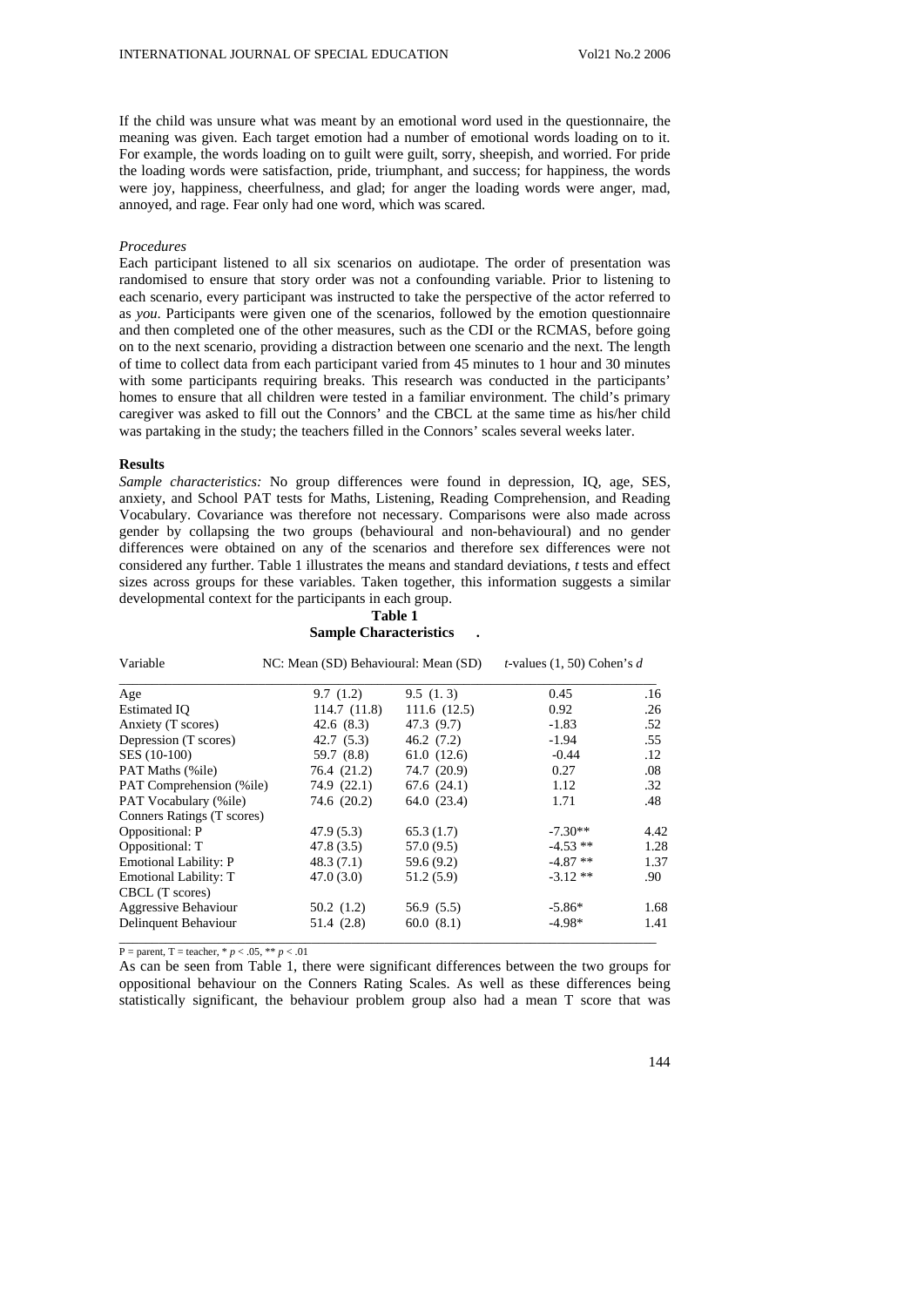clinically significant  $(T > 65)$ . As expected, other factors on the Connors Rating Scale yielded significantly different results; however, none of these means was near the clinically significant range. On the CBCL, apart from Aggressive and Delinquent behaviour, none of the other factors yielded significant differences between the two groups. Given these two subscales were used in group allocation, these differences were expected.

*Dependent variables:* Each dependent variable (guilt, pride, happiness, anger, and fear) was analysed with a 3-way Group (behavioural, control) x Justice (fair, unfair, neutral) x Outcome (positive or negative for participant) ANOVA with repeated measures on the first factor. Wilks' lambda was the statistic interpreted.

A significant between group difference was found,  $(F (5, 46) = 3.375, p < .05)$ , and within subject differences were found on outcome ( $F(5, 46) = 103.42$ ,  $p < .001$ ), outcome by group (*F* (5, 46) = 4.289, *p* < .01), justice (*F* (10, 41) = 31.606, *p* < .001), justice by group (*F* (10, 41) = 2.545, p < .05), and outcome by justice (*F* (10, 41) = 31.40, *p* < .001). The interaction of outcome by justice by group was not significant  $(F (10, 41) = 1.548, p = \text{ns})$ . Many of these within subject differences were expected in that emotions vary depending on the type of scenario presented to the participant and whether the scenario had a positive or negative outcome for the participant

**Figure 1. Participant mean responses across the six scenarios for guilt.** 



**GUILT** 

The univariate results revealed that for the emotions fear  $(F (2, 100) = 4.537, p < .05)$ , happiness (*F* (2, 100) = 7.556,  $p < .01$ ), and anger (*F* (2, 100) = 3.23,  $p < .05$ ), there were significant interactions between the fairness of the scenario and group. Further, it was also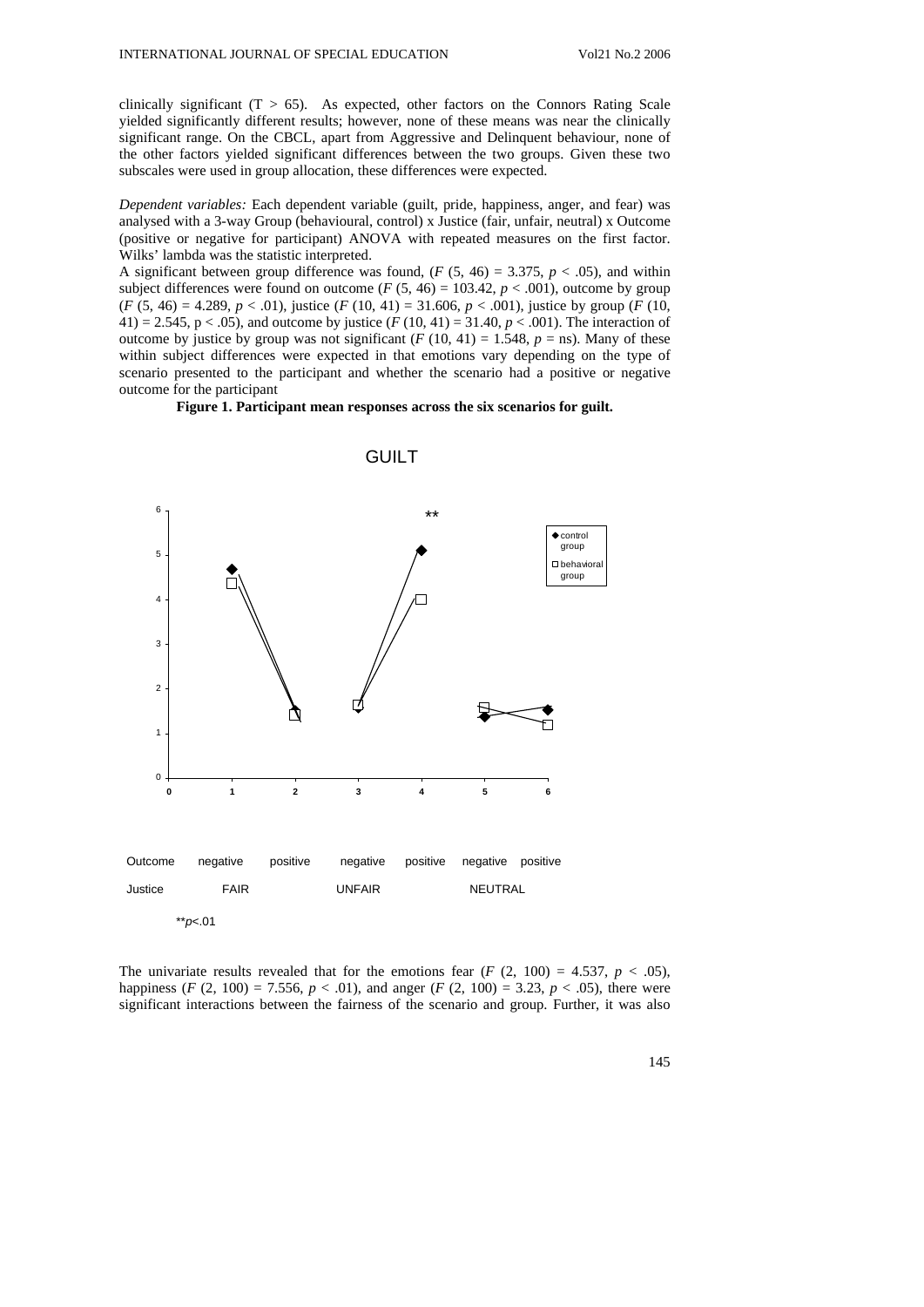found that the emotions of pride  $(F(1, 50) = 9.307, p < .01)$ , guilt  $(F(1, 50) = 6.122, p < .05)$ , happiness (*F* (1, 50) = 15.143, *p* < .001), and anger (*F* (1, 50) = 19.223, *p* < .001) varied by group depending on whether the outcome was positive or negative for the participant. These emotions across the six scenarios are depicted in Figures 1-5.

To further explore the relationships described above and to determine in which scenario specific emotions varied by group, a MANOVA was conducted for each emotion across the six scenarios.

*Guilt*: As the overall MANOVA was marginally significant ( $F (6, 45) = 2.136$ ,  $p = .06$ ) in addition to the significant interaction noted above, the univariate analyses were interpreted. In the unfair situation with the positive outcome, children with behaviour problems reported significantly less guilt,  $F(1, 50) = 8.608$ ,  $p < .01$ , than control children.

**Figure 2. Participant mean responses across the six scenarios for pride.** 



PRIDE

*Pride*: The overall MANOVA was significant (*F* (6, 45) = 3.531,  $p < .01$ ). In the unfair situation with the positive outcome, the children with behavioural problems reported significantly more pride,  $F(1, 50) = 10.98$ ,  $p < .01$ . In the neutral situation with a positive outcome, children in the behavioural group experienced more pride in this scenario, *F* (1, 50)  $= 4.104, p < .05.$ 

# **Figure 3. Participant mean responses across the six scenarios for happiness. HAPPINESS**

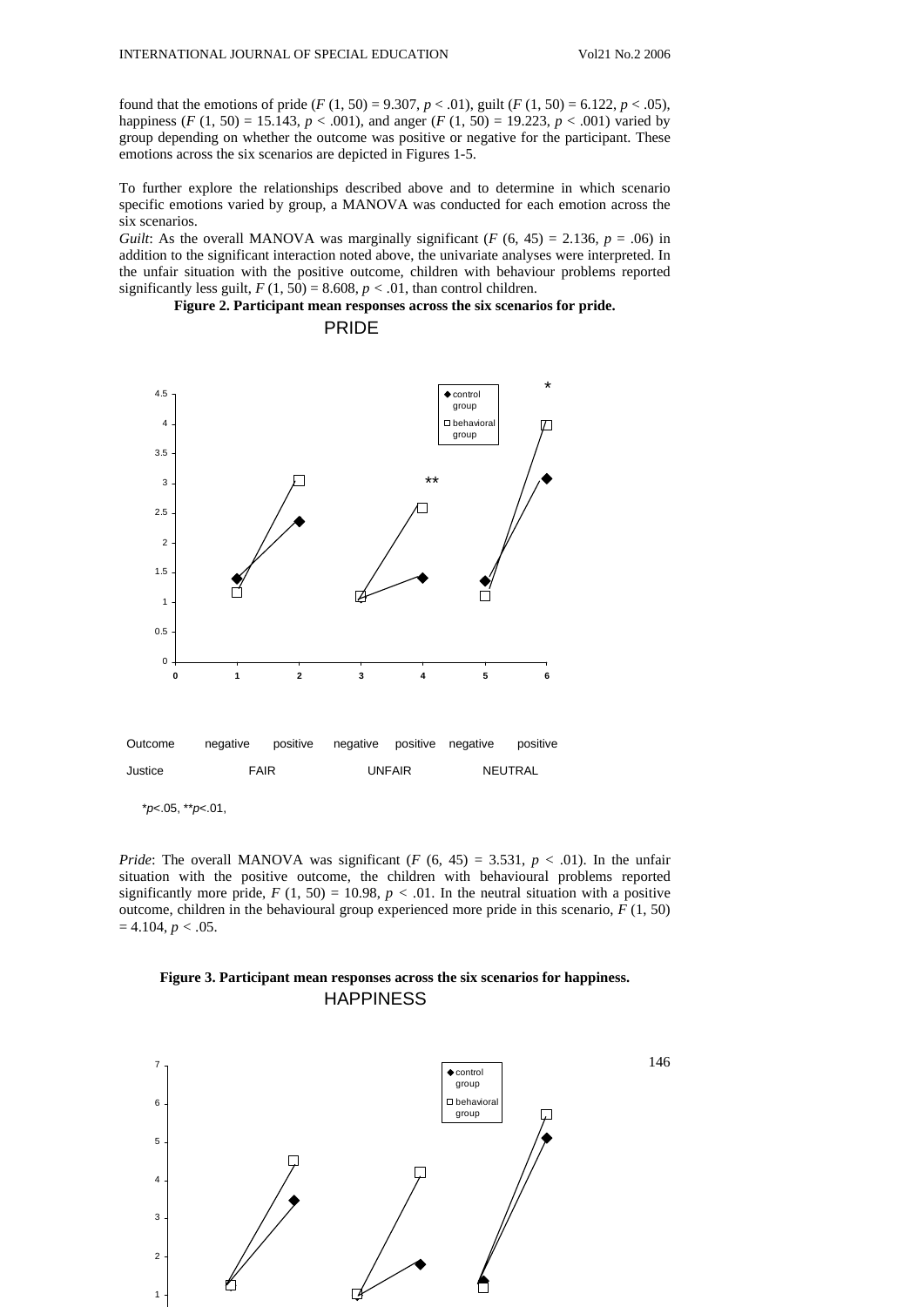*Happiness*: The overall MANOVA was significant (*F* (6, 45) = 5.071, *p* < .001). In the fair scenario with a positive outcome, group differences were found for happiness,  $F(1, 50) =$ 5.095,  $p < .05$ . The children in the behavioural group reported being significantly happier about the positive outcome described in Scenario 2 than those in the control group. In the unfair situation with the positive outcome, the children with behavioural problems reported significantly more happiness,  $F(1, 50) = 29.33$ ,  $p < .001$ .

*Anger*: The overall MANOVA was significant (*F* (6, 45) = 4.613,  $p < .001$ ). There were a number of interesting interactions occurring with reports of anger. In the unfair situation with a negative outcome, a trend was noted,  $F(1, 50) = 4.327$ ,  $p < 0.1$ , with the children in the behavioural group reporting higher levels of anger than those in the control group. In the unfair situation with the positive outcome, the children with behavioural problems reported significantly less anger than those in the control group,  $F(1, 50) = 30.769$ ,  $p < .001$ . In the neutral situation with a negative outcome, children in the behavioural group reported more anger than those in the control group,  $F(1, 50) = 10.395$ ,  $p < .05$ . In the neutral situation with a positive outcome, while the control group reported more anger,  $F(1, 50) = 2.434$ ,  $p < .05$ , neither group scored on average more than 2 on this measure.

*Fear*: The overall MANOVA was not significant  $(F (6, 45) = 1.550, p = .18$  and therefore, the univariate results were not interpreted.

# **Figure 4. Participant mean responses across the six scenarios for anger.**  ANGER

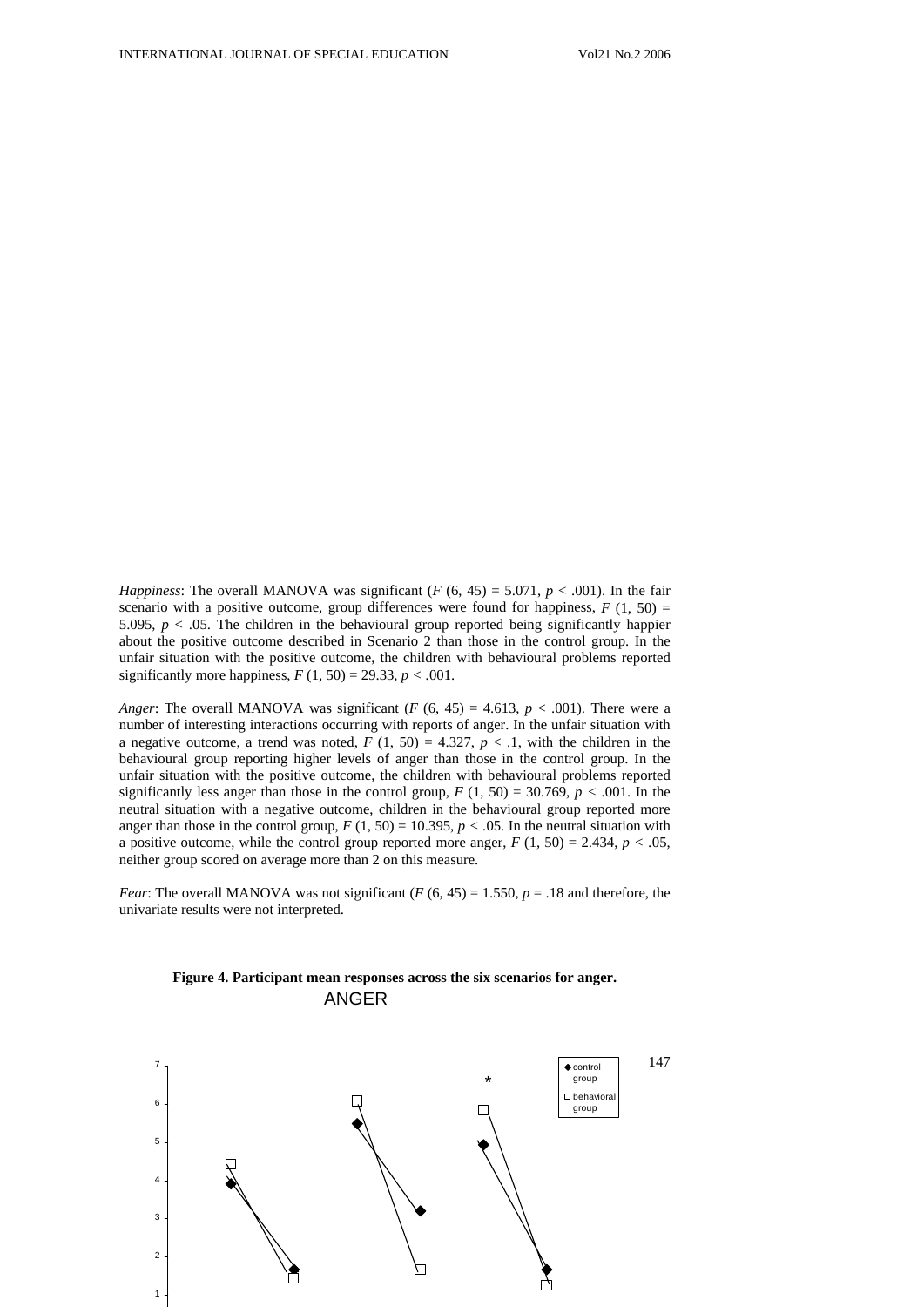## **Discussion**

This research examined the differences in emotions experienced by children identified as having behaviour problems in comparison to those without behaviour problems while imagining themselves in fair, unfair, and neutral school situations with either positive or negative outcomes in terms of punishment. A strength of the study was that a number of confounding factors were assessed and were not found to impact on the results (age, depression, SES, anxiety, gender, IQ and achievement scores), strengthening the interpretation that elevated behaviour problems in children may lead to the different intensities of emotions reported in situations of inequity. Overall, sex differences were not found and therefore gender was not deemed to be a factor influencing the pattern of results. Further, within subject differences we would expect to find were present providing evidence for the validity of the results, including children reporting differences in emotions depending on whether the outcome for the participant was negative or positive or whether the situation had been unfair, fair or neutral.

Many group differences and interactions were found across the six scenarios. The behavioural group reported significantly more happiness than the control group in both the fair/positive outcome scenario and in the unfair/positive outcome situation. Relatedly, the behavioural group also reported significantly less guilt in the unfair/positive outcome scenario. Although anger was higher for both groups in the unfair/negative outcome scenario (i.e., where the participant was punished), the behavioural group reported more anger than the control group. Conversely, for the unfair/positive outcome scenario, anger and fear were lower in the behavioural group. Similarly, the behavioural group reported less anger for the neutral/negative outcome scenario. In contrast, in the neutral/positive outcome scenario, the



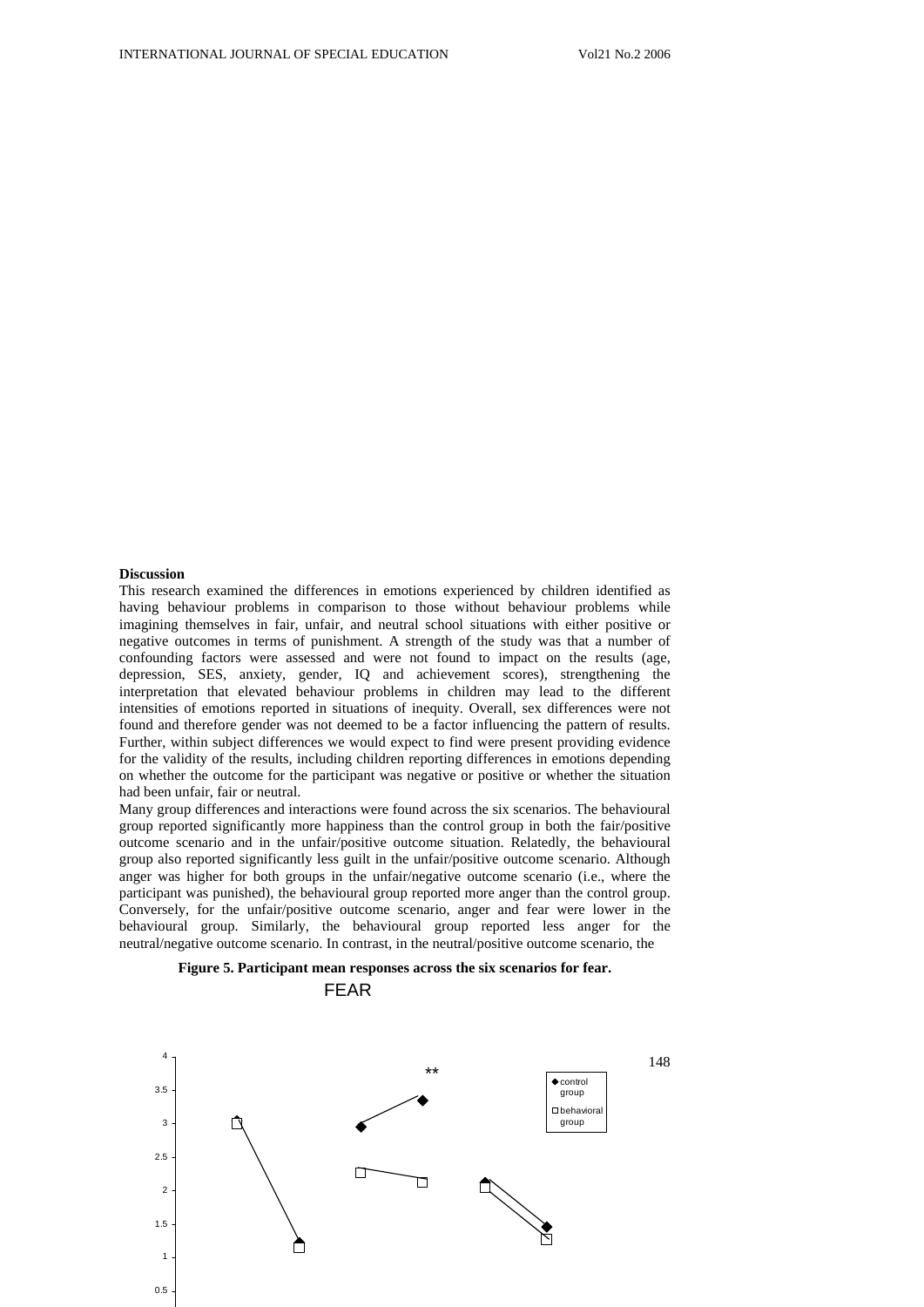behavioural group reported more anger and pride than the control group. These results are supporting the hypothesis that emotional responses to situations of inequity vary depending on the presence/absence of externalizing behaviours in the natural environment.

As predicted, ratings of happiness were significantly higher for the behavioural group in the unfair/positive outcome situation and support recent research finding that behavioural disruptive adolescents expect to feel happier following proactive acts of aggression (Arsenio et al., 2004). The control group, on average, reported no happiness at all in this situation, while the responses of the behavioural group yielded a mean in the mid to upper range of the scale. These results suggest that the control group were not able to feel happy in these circumstances despite not being punished. This may be due to guilt, which the control group reported as higher than the behavioural group in this particular scenario. Similar to other research (e.g., Lochman, Wayland, & White, 1993), it appears that the children with behavioural problems are less perturbed by the plight of another, even when the other party is being blamed for what they have done.

As expected, both groups reported more anger in the unfair/negative scenario, consistent with the justice research, equity theory in particular. Equity theory holds that when an individual perceives that they have been treated in an unjust manner, such as being punished for something that he or she did not do, it is likely to lead to negative emotional states of distress, such as anger. These negative emotional states may act as motivational factors that encourage the individual to attempt to equalize the inequity (Adams, 1965). We also predicted and found that anger would be even higher in the behavioural group because it is considered a dominant emotion in individuals with Conduct Disorder (CD) as such individuals are biased towards perceiving the world as a hostile place (Arsenio et al., 2004; Cole et al., 1994; Dodge, 1980). Also, individuals with behaviour problems are typically more sensitive to negative events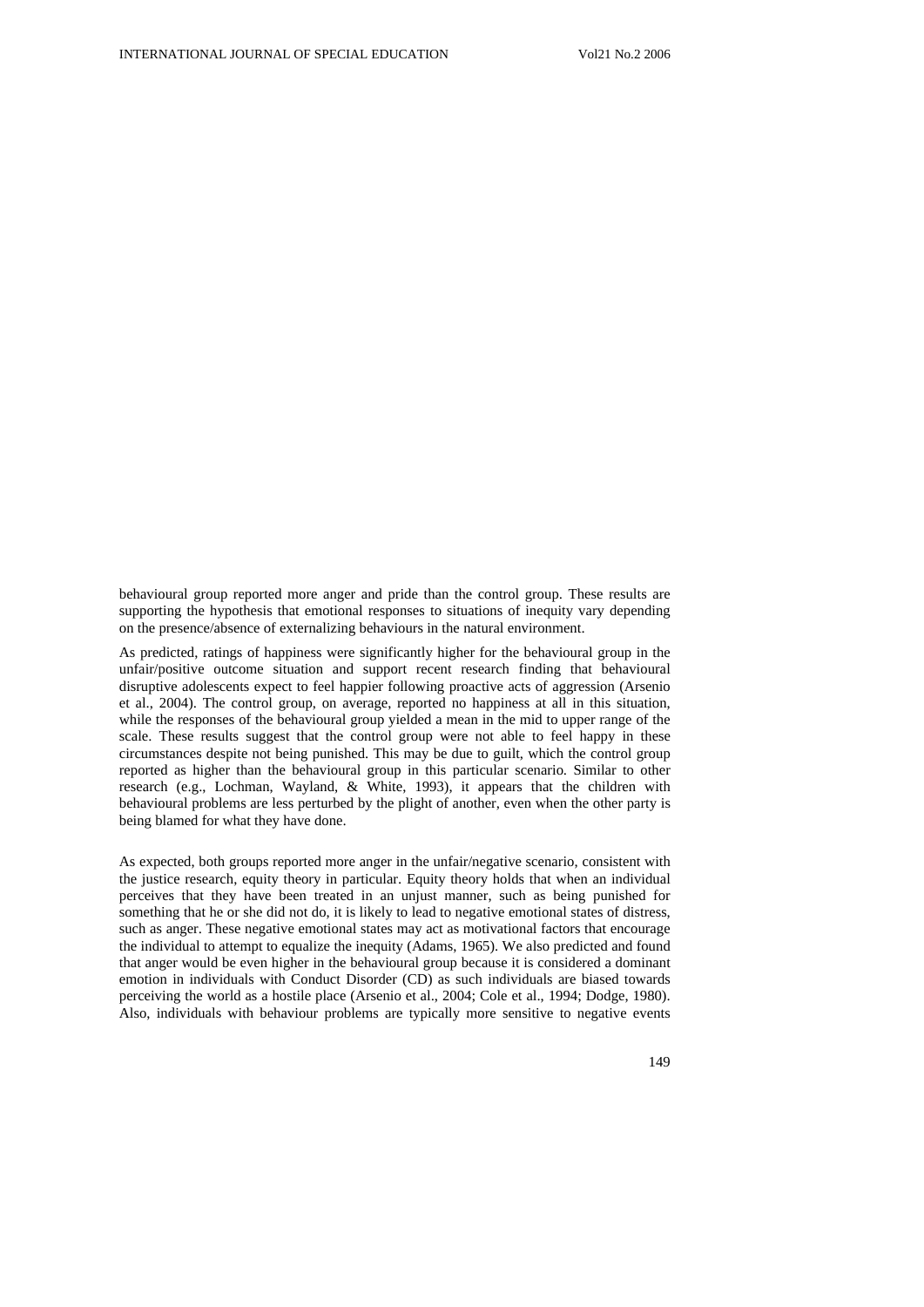(Rutter & Quinton, 1984; Thompson, 1986). The significantly greater reporting of anger for the unfair/negative scenario by the behavioural group brings into question how children with behavioural problems go about restoring the inequity in comparison to nonbehavioural problem children. Anger and other negative emotions have been found to impinge on an individual's cognitive ability and subsequently can restrict their ability to search for alternative solutions, thus raising the probability of making antagonistic attributions of others (Forgas, 1995).

Pakaslahti (2000) suggested that anger and aggression are quite easy solutions for any individual to retrieve from the long-term memory because less direct solutions, while more desirable, are harder to generate. Individuals who are more adjusted in comparison to those who are less well adjusted are postulated to be less satisfied with this first solution that they produce. These individuals are further able to imagine alternative solutions and come up with a variety of choices in order to make a number of potentially effective behaviour responses.

For the unfair/positive outcome scenario, the control group rated anger significantly higher than the behavioural group. Although anger is more consistent with those displaying problems associated with their conduct, in this particular situation it is not surprising that the results are reversed. Dominance and revenge are high on the social agenda of boys who are prone to aggression and the demise of a peer for something that such an individual had done themselves would be unlikely to invoke feelings anger. The anger experienced by the children in the control group is possibly due to them feeling anger toward themselves or anger at the inequity to the situation.

We also expected guilt to be lower for the behavioural group in the positive/unfair outcome scenario. The mean guilt rating for this scenario was around the mid range and, as expected, significantly lower than the control group with a mean score in the higher range. It is not surprising that the guilt level was lower for the behavioural group because diminished guilt and anxiety, relating to wrongdoing of causing of harm to others, are defining characteristics of antisocial individuals (Cole et al., 1994). Along similar lines, the behavioural group also reported more happiness than the control group in the fair/positive outcome scenario. This may have been due to the control group displaying a level of empathy for the friend who was being punished, even though he/she had actually deserved the punishment. If more empathy on the part of the control group is the reason for this result then it is consistent with research that has revealed children who score high on empathy are less likely to engage in aggression and more likely to engage in prosocial behaviour (Eisenberg & Fabes, 1998).

Guilt is an emotion that has been implicated in disorders such as depression and anxiety and as such is often depicted as unhelpful. Conversely, Hoffman (1983) argued that it is not only prevalent in society but also often socially beneficial when it is related to guilt over harming others. Although he acknowledged guilt has a self-critical component, he labelled guilt over harming others "empathic distress" and described this as not only an emotion but also as a motivational force due to an empathic reaction to someone else's distress and the consciousness of being the cause of that distress. In order for an individual to experience the feelings associated with guilt he or she must possess the awareness of the harmful effects that behaviour has on others and that he/she has been the agent of the harm. This requires the ability to make causal inferences involving one's own action and the change in emotional state or circumstances of another (Hoffman, 1983). The lower level of guilt experienced by the behavioural group in comparison to the control group suggests that the behavioural group was less aware of the harmful effects of some behaviours or did not make the required causal attributions linking their actions to the circumstances of the other party.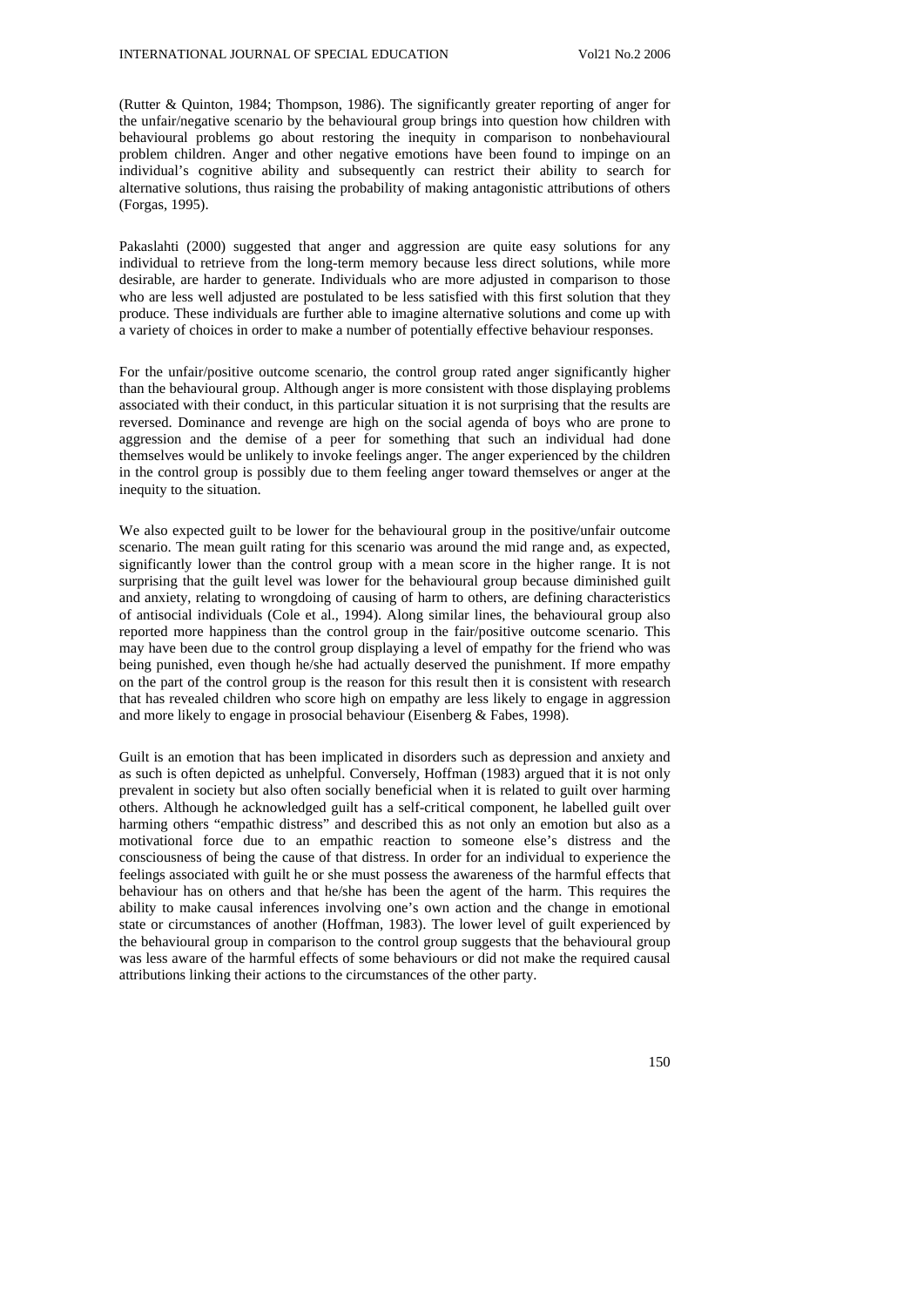Finally, the behavioural group reported significantly more pride than the control group in the unfair/positive outcome scenario, consistent with social goals that are highlighted as important for aggressive boys by Lochman and colleagues (1993). Likewise, the behavioural group rated pride significantly higher than the control group in the positive neutral scenario. This could be due to no one being punished for the misdemeanour and the behavioural group may have been proud of themselves for not being punished even though they were innocent.

Although the results have thus far been discussed in terms of single emotions, emotional dysregulation associated with psychopathology does not necessarily involve a single emotion; rather the dominance or absence of a single emotion reflects a state of dysregulation in the overall emotion system (Cole et al., 1994). The existence of more than one emotion suggests patterning of emotions, where each emotion retains its inherent organisational and motivational properties while also being moderated by the other emotions and having a combined effect on behaviour (Izard, Ackerman, Schoff, & Fine, 2000). For example, Izard and colleagues suggested that anger may occur simultaneously with fear because anger may ease the intensity of the fear experience. Cognitions and subsequent actions stimulated by fear tend to result in avoidance, whereas anger cultivates approach tendencies and confrontation. This anger/fear connection was supported in the current study; for example, the control group reported significantly more anger and fear than the behavioural group in the unfair scenario where someone else was punished for their misdemeanour.

Lack of guilt along with increased anger that was characteristic of the behavioural group lend support to the proposition by Lambert, Wahler, Andrade, and Bickman (2001) that these emotions characteristic of individuals with CD possess reinforcing and maintaining powers. This process can be somewhat cyclical. For example, anger may influence the behaviour in the first place and then the absence of guilt and the subsequent lack of unpleasant punishing feelings often associated with guilt may help maintain it. When an emotion that is deemed appropriate in a particular situation in inaccessible it is likely to be an indication that some fundamental, adaptive function is blocked. Cole and colleagues (1994) postulated that the domination of a particular affect, such as anger or sadness, may block or mask the ability to experience other, more appropriate emotions. Thus, in order to access a range of emotions, an individual may need to learn to control the dominant emotional reaction. This study has verified that these patterns of emotions can be identified at a fairly early age *before* the development of Conduct Disorder per se and may be important factors leading to the externalizing behaviours typical of antisocial individuals.

A review by Izard (2002) about emotional theory and preventative interventions suggested that with few exceptions, the current approaches to the treatment of children with problem behaviours do not integrate concepts of emotions as organizing and motivational factors that can aid behavioural modification and the development of social and emotional competence. The current research provides evidence that behaviour problem children do experience emotions at different levels of intensity in certain situations as compared with nonbehaviour problem children, suggesting that prevention and intervention techniques could be designed to utilize the motivational and adaptive features of the various emotions.

Also useful in treatment may be emphasizing positive emotions that may be present. When programs work solely on controlling negative emotion, they overlook the possibility that frequently inducing positive emotions could actually boost an individual's well being as well as moderating negative emotions and their harmful effects on self control (Izard, 2002). Emotion-centred preventive interventions have previously been shown to benefit the development of emotion-based moral reasoning and positive social behaviour of toddlers (Denham, 1986), and therefore such methods could be adapted for older children.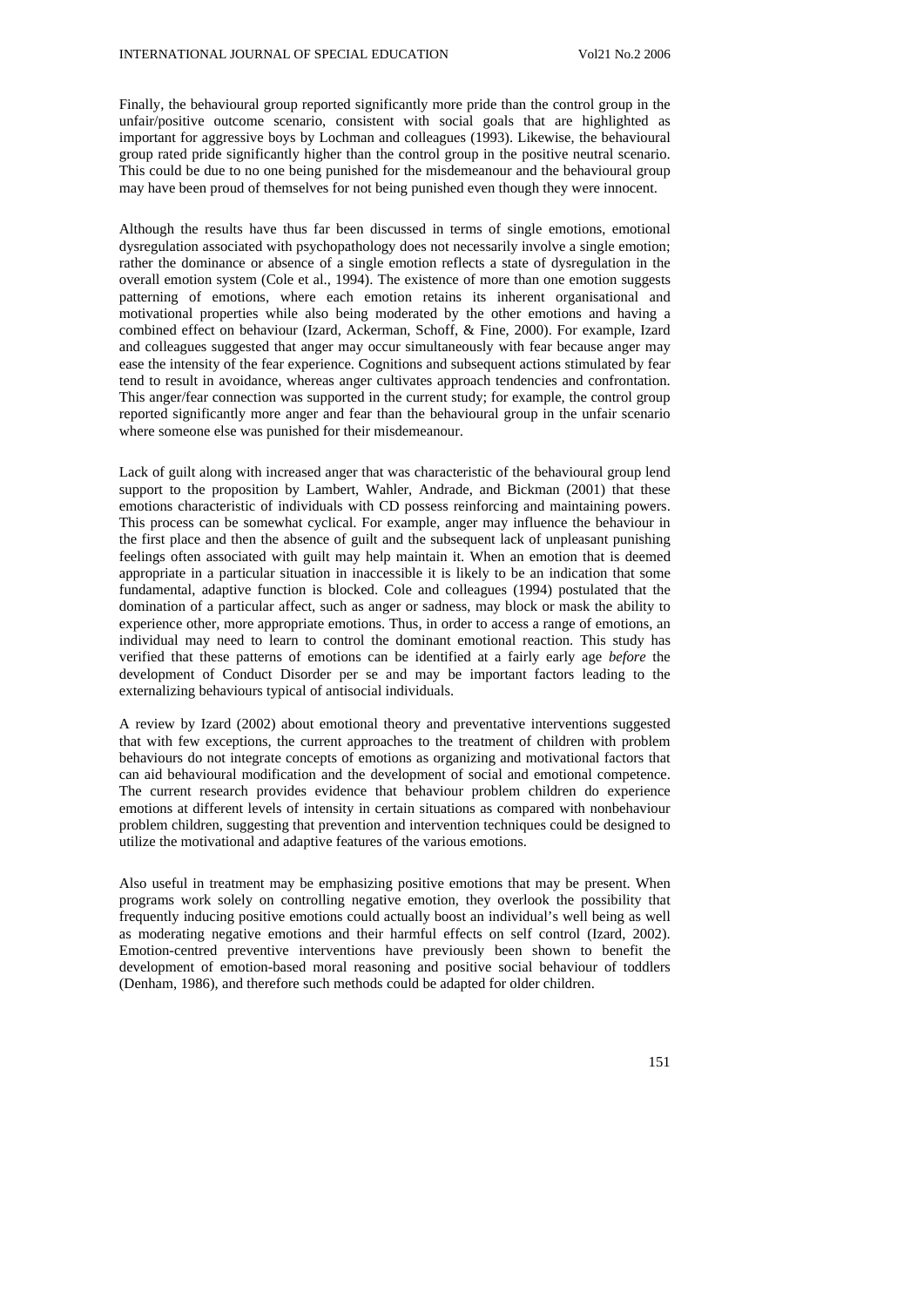### *Limitations and future directions*

A limited number of participants were used and as a result, restricted the ability to study a number of possible subgroups such as age, culture, and diagnosis (e.g., anxiety or depression). Furthermore, it may also have been useful to establish the affective state of the parents and parenting attitudes given than they have a large influence over the attitudes and feelings of their children (Caspi et al., 2004). It also cannot be ruled out that both groups of children responded with similar emotions; however, the control group was simply better at giving socially desirable responses. Future research could assess individual in multiple settings, rather than just school settings. The current study only looked at a limited number of emotions, which may not give an accurate indication of what goes on emotionally for children in fair and unfair situations. Future research may look at the whole range of emotions and encourage participants to express how they would feel without being prompted by a defined set. While we attempted to prevent carry over effects by administering questionnaires between scenarios, we cannot conclude that emotions were not carried from one scenario to the next. However, given the significant differences in emotions among scenarios, it is likely that the children successfully separated the different scenarios.

The current study described the other individual in the scenarios as an acquaintance. This does not address whether the participant would have different emotional responses depending on whether the other party was a close friend as compared to just an acquaintance or to someone they disliked. Research has already suggested that in experimental settings, children are more emotionally responsive and more prosocial to a friend than an acquaintance (Dunn, Brown, & Maguire, 1995). During the assessment, behavioural displays such as facial expressions or gestures were not recorded. Such information may have provided additional information about the actual emotional experiences of the participants. Also, this study did not address why the participants experienced the emotions they did. Future research would benefit from including questions about what thoughts and cognitions the participant was having, which may have impacted on the responses.

While this research can offer insight into the CD area, the participants in this study were selected based on possible presence/absence of behavioural disturbances but not on a specific diagnosis per se and therefore the results cannot be generalized to children diagnosed with CD. Future research would benefit from using a clinical sample of participants who have been diagnosed with CD and/or ODD, expecting even stronger group differences than those found in this study.

This research supports the inclusion of emotion knowledge in early interventions (Izard, Trentacosta, King, & Mostow, 2004) and has implications for including emotionally-related treatment into any program designed to reduce the unacceptable behaviour of those children and adolescents with behaviour problems. Although a number of future directions are suggested, it appears that the strongest message is that a different set of emotional reactions are present in individuals who are beset with behaviour problems and that intervention in this area may prove to be efficacious. Furthermore, parents, teachers, and other significant adults in the lives of these children may benefit from better understanding the role that emotions play in the behavioural reactions of these children. If the adults involved in the lives of young children are able to work with at risk children in terms of their emotional and cognitive responses, then it may be possible to reduce the number of children who end up on the ODD– CD–Antisocial personality disorder trajectory.

#### **References**

Achenbach, T. M. (1991). *Manual for the Child Behaviour Checklist/4-18 and 1991 profile.* Burlington: University of Vermont Department of Psychiatry.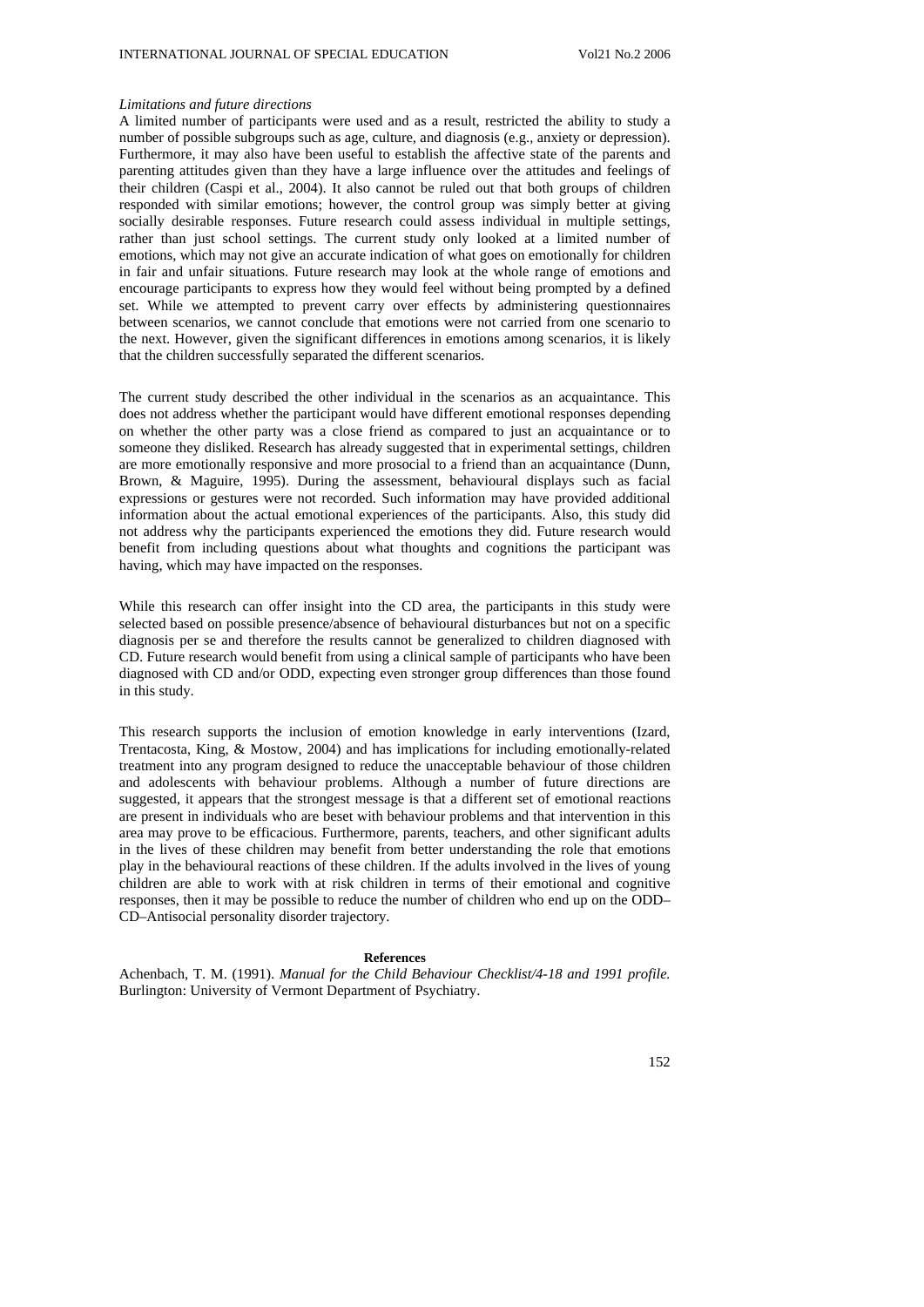Achenbach, T. M., McConaughy, S. H., & Howell, C. T. (1987). Child/adolescent behavioural and emotional problems: Implications of cross-informant correlations for situational specificity. *Psychological Bulletin, 101,* 213-232.

Adams, J. E. (1965). Inequity in social exchange. In Berkowitz (Ed.), *Advances in experimental social psychology* (Vol 2, pp. 267-297). New York: Academic Press.

Arsenio, W. F., Gold, J., & Adams, E. (2004). Adolescents' emotion expectancies regarding aggressive and nonaggressive events: Connections with behaviour problems. *Journal of Experimental Child Psychology, 89,* 338-355.

Arsenio, W. F., & Fleiss, K. (1996). Typical and behaviourally disruptive children's understanding of the emotional consequences of socio-moral events. *British Journal of Developmental Psychology, 14,* 173-186.

Cadesky, E. B., Mota, V. L., & Schachar, R. J. (2000). Beyond words: How do children with ADHD and/or conduct problems process nonverbal information about affect? *Journal of the American Academy of Child and Adolescent Psychiatry, 39,* 1160-1171.

Caspi, A., Moffitt, T. E., Morgan, J., Rutter, M., Taylor, A., Arseneault, L., Tully, L., Jacobs, C., Kim-Cohen, J., & Polo-Tomas, M. (2004). Maternal Expressed Emotion Predicts Children's Antisocial Behaviour Problems: Using Monozygotic-Twin Differences to Identify Environmental Effects on Behavioural Development. *Developmental Psychology, 40,* 149- 161.

Cole, P. M., Michel, M. K., & Teti, L. O. (1994). The development of emotion regulation and dysregulation: A clinical perspective. *Monographs of the Society of Research in Child Development, 59,* 73-1-2.

Conners, C. K. (1997). *Conners' Rating Scales-Revised: Technical Manual*. NY: Multi-Health Systems Inc.

Crick, N. R., & Dodge, K. A. (1994). A review and reformulation of social information processing mechanisms in children's social adjustment. *Psychological Bulletin, 115,* 74-101.

Davis, P., McLeod, K., Ransom, M., & Ongley, P. (1997). *The New Zealand Socio-economic Index of Occupational Status (NZSEI).* Wellington: Statistics New Zealand.

Denham, S. A. (1986). Social cognition, prosocial behaviour, and emotion in preschoolers: Contextual validation. *Child Development, 57,* 194-201.

Dodge, K. A. (1980). Social cognition and children's aggressive behaviour. *Child Development, 51,* 162-170.

Dodge, K. A., & Pettit, G. S. (2003). A biopsychosocial model of the development of chronic conduct problems in adolescence. *Developmental Psychology, 39,* 349-371.

Dunn, J., Brown, J. R., & Maguire, M. (1995). The development of children's moral sensibility: Individual differences and emotion understanding. *Developmental Psychology, 31,* 649-659.

Eisenberg, M., & Fabes, R. A. (1998). Prosocial development. In W. Damon, & N. Eisenberg (Eds), *Handbook of child psychology: Vol 3, Social, emotional, and personality development*  $(5<sup>th</sup>$  ed., pp. 701-778). New York: Wiley.

Eisenberg, N., Fabes, R. A., & Losoya, S. (1997). Emotional responding: Regulation, social correlates, and socialization. In P. Salovey & D.J. Sluyter (Eds.) *Emotional development and emotional intelligence: Educational implications.* NY: Basic Books.

Eysenck, W. M., & Keane, M. T. (1990). *Cognitive psychology. A student's handbook.*  Hillsdale, NJ: Lawrence Erlbaum Associates.

Forgas, J. P. (1995). Mood and judgment: The affect infusion model (AIM). *Psychological Bulletin, 117,* 39-66.

Hinde, R. A. (2001). Can the study of "normal" behaviour contribute to an understanding of conduct disorder? In J. Hill & B. Maughan (Eds.), *Conduct disorders in childhood and adolescence.* Cambridge: Cambridge University Press.

Hoffman, M. L. (1983). Affective and cognitive processes in moral internalisation. In E.T. Higgins, A. N. Ruble, & W. W. Hartup (Eds.), *Social Cognitive and Social Development: A Sociocultural Perspective,* (pp. 236-274). Cambridge: Cambridge University Press.